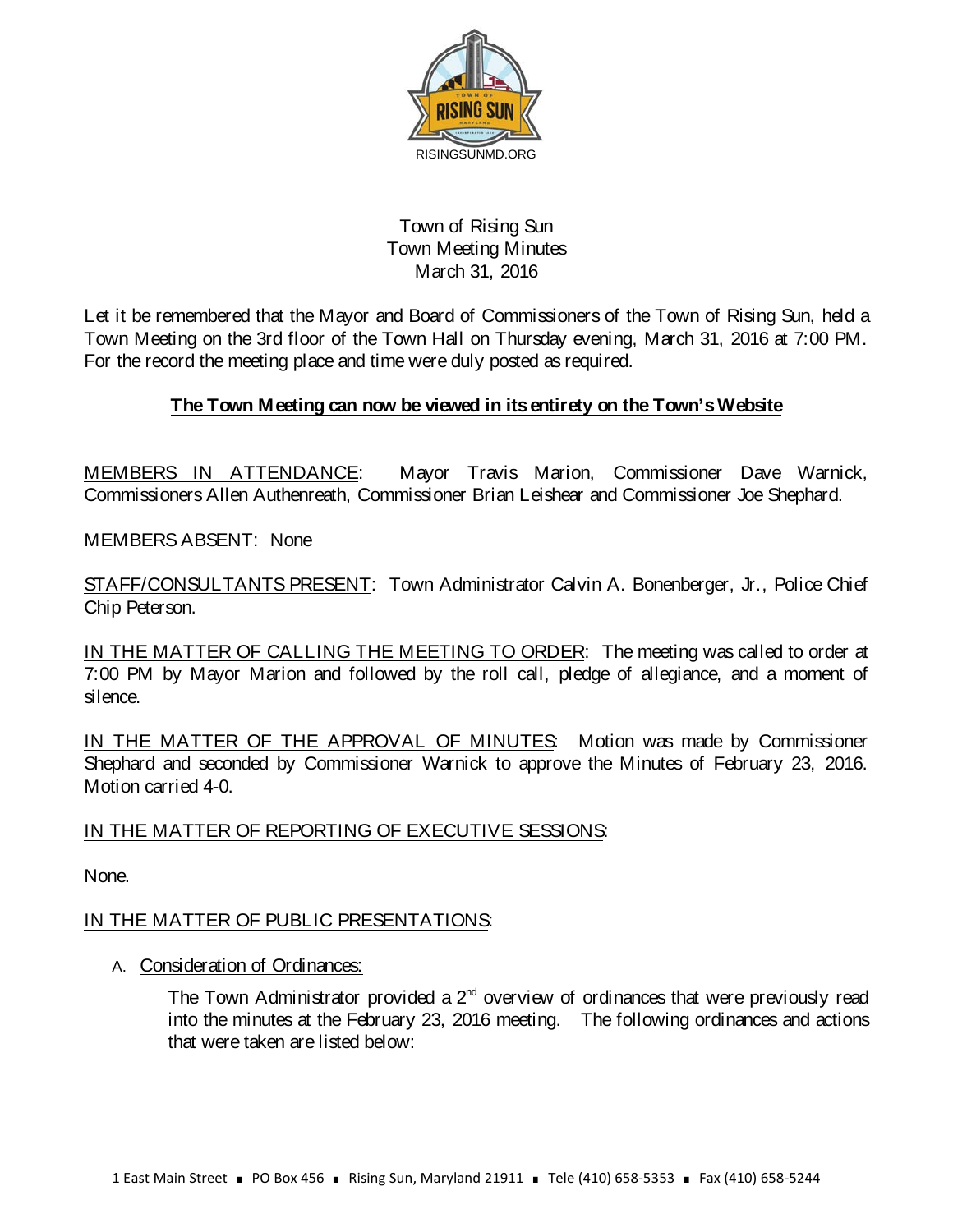**Ordinance 2016-01** Titled *Timelines for snow removal*: Motion was made by Commissioner Warnick and seconded by Commissioner Shephard to adopt Ordinance 2016- 01 titled *Timelines for Snow Removal*. Motion passed 4-0

**Ordinance 2016-02** Titled *Classification of Violations – Misdemeanors and Municipal Infractions*: Motion was made by Commissioner Warnick and seconded by Commissioner Leishear to adopt Ordinance 2016-02 titled *Classification of Violations – Misdemeanors and Municipal Infractions*. Motion passed 4-0

#### B. Consideration of Resolutions:

The Town Administrator provided an overview of Resolution 2015-05 titled *Ryan Drive Street Repair Loan*, which is a resolution authorizing the Town of Administrator to execute various loan documents from Howard Bank for a 10 year loan to help pay for some of the cost associated with the emergency repairs of the Ryan Drive Water line and subsequent road repair related thereto. After a brief discussion a motion was made by Commissioner Warnick and seconded by Commissioner Leishear to adopt Resolution 2016-05 titled Ryan Drive Street Repair Loan. Motion passed 4-0

IN THE MATTER OF CITIZENS' INPUT – The board heard comments from audience, to include a Ms Anita S Casteel, of 2471 Liberty Grove Road Colora, MD, who has started a foundation in memory of her grandson called, " Ryan's Birthday Party Foundation" , who recently died of a rare brain tumor. She is hoping to involve the Town of Rising Sun in a 5k benefit fun walk/run, just outside of Town, to help raise funds to build a park for handi-" capable" children in his honor. The event will be held on October 2<sup>nd</sup>. She would like to turn the Town Red and Black for the month of September to help celebrate his birthday and hopes to sell ribbons to the local businesses to help with this goal. The Foundation's goal is to continue to raise awareness and provide fun activities for children with cancer. Roughly 250 children per day die of cancer. She would love for the Town to participate in this effort and would like to know what her next steps are. The board asked her to send more details about the event to the entire board so that they could discuss this effort in more detail. The board also heard comments from Mr. Robert Fisher of Delaware, who challenged various members of the board on transparency, staffing questions and timelines for when some of his questions would be answered.

### IN THE MATTER OF THE REPORT OF THE MAYOR:

Mayor Marion spoke about joint initiative put forth by Delegate Hornberger to install gateway signs on the route one corridor listing information about the Town of Rising Sun and to promote people to visit the town and the amenities it has to offer. The Mayor provided information about the Pinwheels for Prevention initiative that will plant a pinwheel garden in the Town Square. The event raises awareness for Childhood Growth and Wellbeing issues. He also gave an update on his Mayor for the day activities at the Tome Elementary School.